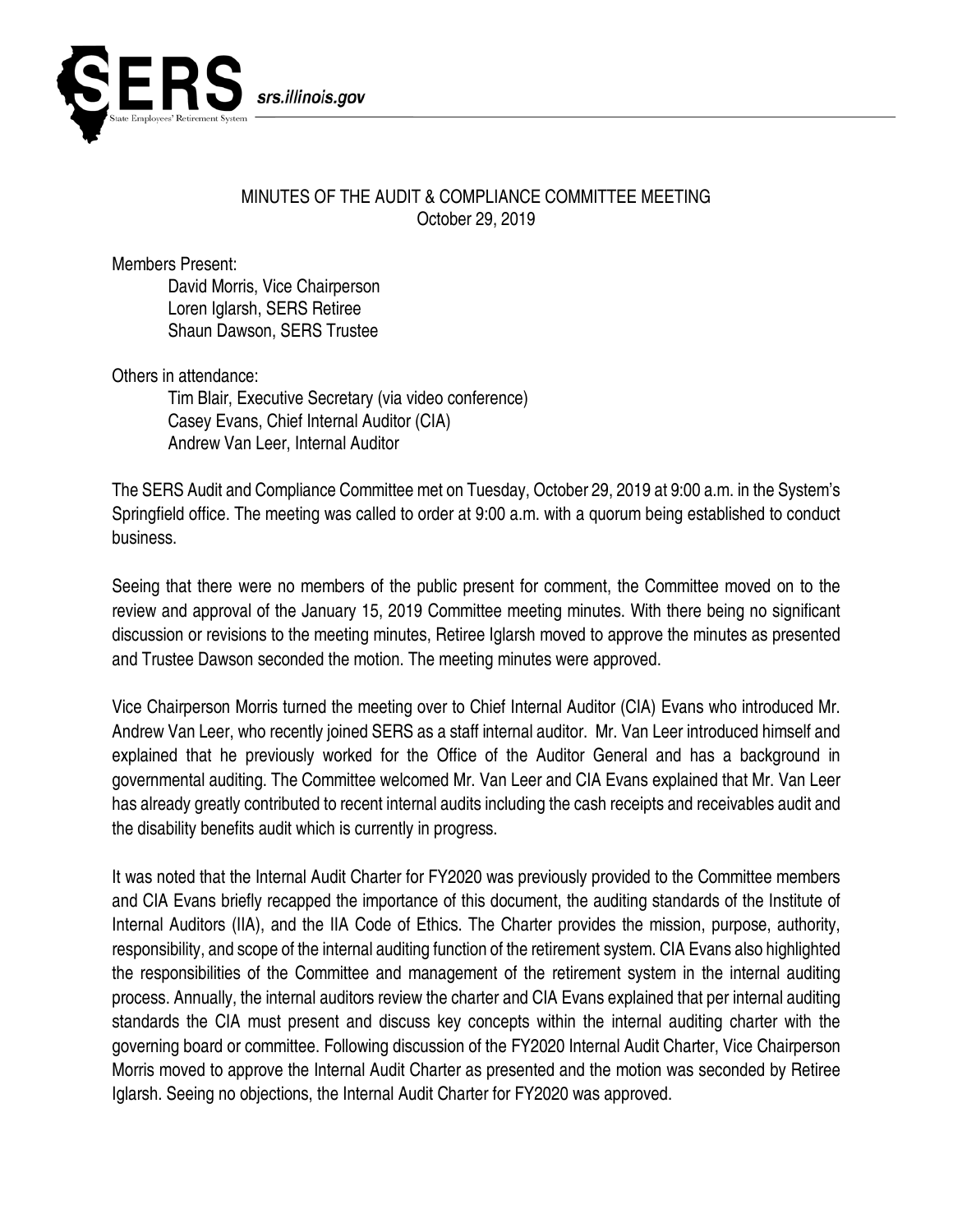

CIA Evans asked the Committee to review the Two-Year Internal Auditing Plan for fiscal years 2020 and 2021 which was previously provided. The Committee recapped the audits scheduled to be performed for these two fiscal years. It was explained that the audits are determined based upon an annual risk assessment while also giving consideration to audits asked by management and the Committee. Further, there are also audits that may be required by statute that the internal auditors must perform. CIA Evans explained that the internal auditors have also placed a much larger emphasis in completing audits related to the payment of retirement system benefits or claims-based audits. Following discussion of the two-year internal auditing plan, Vice Chairperson Morris moved to approve the plan as presented which was seconded by Retiree Iglarsh. The two-year internal audit plan for FY2020 and FY2021 was approved by the Committee.

CIA Evans explained that by statute, The Fiscal Control and Internal Auditing Act requires Chief Internal Auditors must make available a report to management and any governing body how the previous fiscal year's internal auditing plan was carried out. The Committee was directed to the FY2019 Internal Audit Completion Report which was previously provided. The report briefly summarizes each audit project and the results of the audit. CIA Evans and Mr. Van Leer briefly recapped the audit projects completed during fiscal year 2019 and answered questions regarding specific audit projects and results during FY2019.

Following discussion of the Internal Audit Completion Report for FY2019, the Committee began discussing recently completed internal audit reports. CIA Evans explained that the Cash Receipts and Receivables Audit for FY2018 and FY2019 was one of the larger projects completed during the fiscal year and the first in which Mr. Van Leer significantly contributed towards as a new staff auditor. One repeated finding was drafted in this report related to weaknesses in account receivable collections. Mr. Van Leer and CIA Evans summarized the noted issues and briefly discussed recommendations from the report.

The Committee discussed an audit of the Accelerated Pension Payment Option, commonly known as the COLA Buyouts. CIA Evans reminded the group that this topic was previously discussed during the January 2019 Committee Meeting in which the Committee was presented cost savings analyses of members who have elected this payment option and approximate "break-even points". Additional work was performed to determine the accuracy of the payments being issued and the internal controls of the new system development. CIA Evans reported that no issues were noted in buyout recalculations and no internal control weaknesses were uncovered in this process. The Committee discussed current participation rates for the COLA Buyout program.

CIA Evans explained that in a prior internal audit report covering optional service purchases and contribution refunds contained findings covering both optional service purchases and termination refunds. During the most recent audit covering these two areas, Internal Audit found that previous recommendations had been implemented and as a result no testing exceptions or audit findings were drafted. CIA Evans explained that this positive outcome was attributed to management in the Accounting and Claims Support Section reviewing